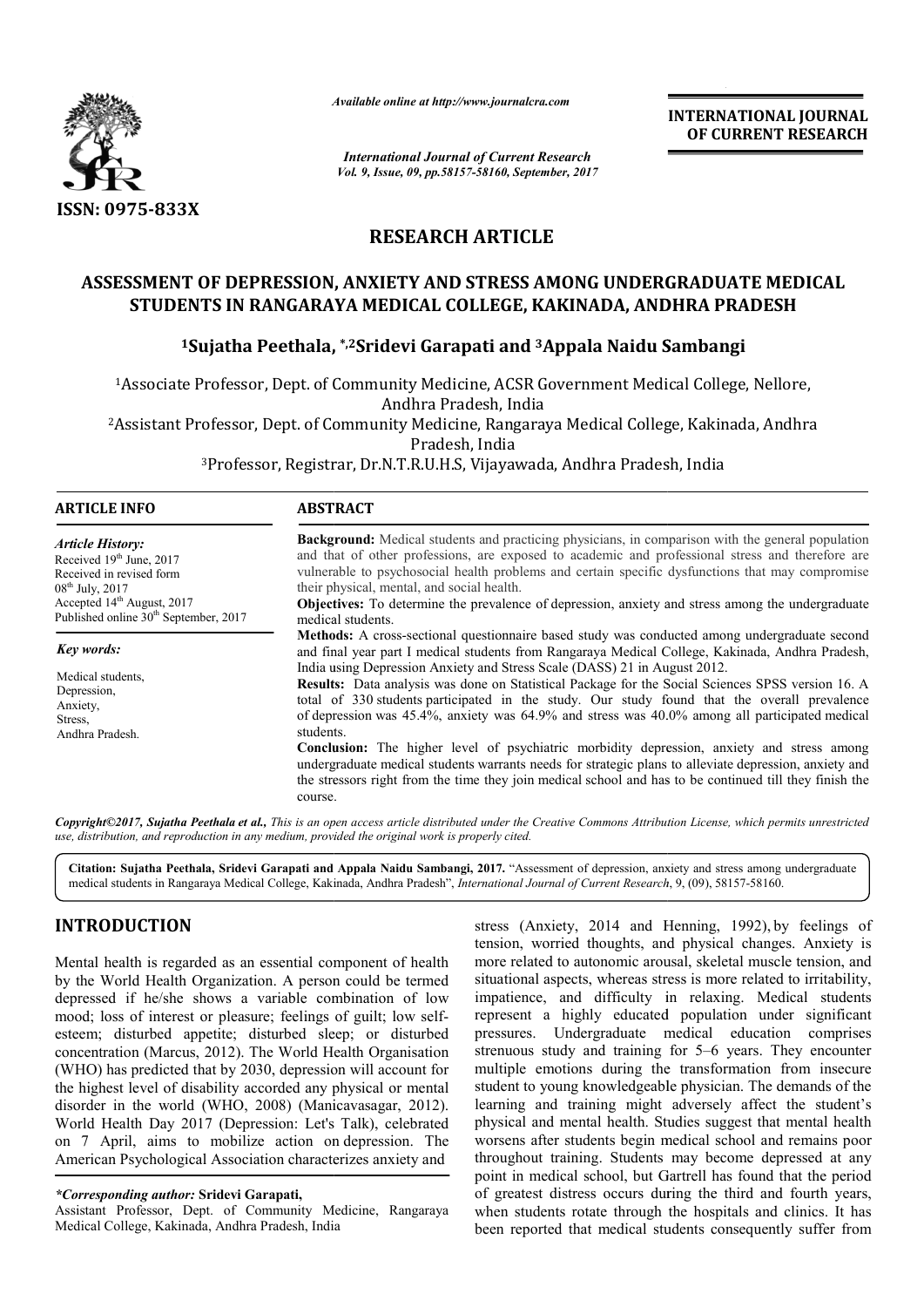depression, anxiety, and stress (Henning, 1998; Roberts, 2001; Dyrbye, 2007). It is not just the undergraduate study period, which brings about these changes; it may continue later in internship, postgraduate study, and in physicians' practical life, and it may reach burnout level. The curricular objectives are dynamic due to expanding knowledge and evolving therapies. During this period, medical students should acquire adequate professional knowledge, skill, and attitudes in order to prepare themselves to deal with life-long professional challenges independently. Many medical students struggle with their own capacity to meet the demands of medical curriculum (Yussof, 2013). Healthy students can develop depression and stress after commencing their medical education (Yusoff *et al*, 2013). The competition for getting postgraduate training and job opportunities could be an additional trigger for psychological illness. Excessive amounts of stress in medical training predisposes students for difficulties in solving interpersonal conflicts, sleeping disorders, decreased attention, reduced concentration, temptation to cheat on exams, depression, loss of objectivity, increased incidence of errors, and improper behavior such as negligence (Khan, 2015). Furthermore, stress in medical students can break the stability of the student's health and result in illness. This can cause headaches, gastrointestinal disorders, coronary heart disease, impaired judgments, absenteeism, self-medication, and the consumption of drugs and alcohol (O'Rourke, 2010). Psychological factors have always been considered for their role on risk taking behaviors such as substance abuse, risky driving and smoking. (Shek, 2005; Safiri *et al*., 2013; Downey *et al*., 1996; Black *et al*., 1999) Further, burnout and chronic stress have also been found to correlate strongly with professional misconduct or reduced altruistic values among physicians (Dyrbye, 2010). At worst, depression can lead to self-inflicted injury and suicide. It has also been reported that physicians tend to have a higher suicidal rate than the general population (Schernhammer, 2004). Long-standing evidence suggests that those who choose medicine for a career are at greater risk for suicide: the suicide rate among physicians in the United States has been described as nearly twice that seen among white American men (Rose, 1973). Unfortunately, medical students experience suicidal thoughts and ideas because of depression, anxiety, and other reasons (Schwenk, 2010). This led to design the present study to explore mental health status in our students.

### **MATERIALS AND METHODS**

It was a cross-sectional study conducted in August 2012. Three hundred and thirty medical students of second and final year part I from Rangaya Medical College, Kakinada, Andhra Pradesh participated in the study. The inclusion of the subjects was voluntary. The students were given printed written information and procedure of consent along with the DASS-21 questionnaire. The responses were sought in a self-reported, anonymous fashion. Results were analyzed using SPSS 16, and adequate statistical significant tests were done. P value of  $\leq 0.05$  was considered statistically significant. Depression, Anxiety, and Stress Scale-21 (DASS-21) (Lovibond, 1995) is a set of three self-report scales designed to measure the emotional states of depression, anxiety and stress, which consists of 21 items comprising three scales of 7 items each. Items refer to over the past week; and scores range from 0, "Did not apply to me at all," to 3, "Applied to me very much, or most of the time." DASS-21 will need to be multiplied by 2 to calculate the final score. The DASS-21 questionnaire categorizes each condition into five subcategories, namely, normal, mild, moderate, severe, and extremely severe, as given in Table 1.

**Table 1. DASS 21 scale**

|                         | Depression | Anxiety   | <b>Stress</b> |
|-------------------------|------------|-----------|---------------|
| Normal                  | 0-9        | $0 - 7$   | $0 - 14$      |
| Mild                    | $10-13$    | 8-9       | $15 - 18$     |
| Moderate                | $14 - 20$  | $10 - 14$ | 19-25         |
| Severe                  | $21 - 27$  | $15-19$   | $26 - 33$     |
| <b>Extremely Severe</b> | $28+$      | 20+       | $34+$         |

The Depression scale measures hopelessness, low self-esteem, and low positive affect. The Anxiety scale assesses autonomic arousal, physiological hyper arousal, and the subjective feeling of fear. The Stress scale items measure tension, agitation, and negative affect. The scales are considered to approximate facets of diagnostic categories, as follows: Depression scale for mood disorders, Anxiety scale for panic disorder, and Stress scale for generalized anxiety disorder.

## **RESULTS**

A total of 330 students gave responses.

**Table 2. Levels of Depression (n=330)**

|                         | Depression (n) | Percentage $(\% )$ |
|-------------------------|----------------|--------------------|
| Normal                  | 180            | 54.6%              |
| Mild                    | 56             | 17.0%              |
| Moderate                | 72             | 21.8%              |
| Severe                  | 16             | 4.8%               |
| <b>Extremely severe</b> | 6              | 1.8%               |
| Total                   | 330            | 100%               |

Depression among the students is in the range of 1.8-21.8%. More than one third (38.8%) are having mild to moderate form of depression whereas 6.6% are suffering from severe to extremely severe forms of depression. Nearly half (45.4%) of the students are suffering from one or other form of depression.

**Table 3. Levels of Anxiety (n=330)**

|                         | Anxiety (n) | Percentage $(\% )$ |
|-------------------------|-------------|--------------------|
| Normal                  | 116         | 35.1%              |
| Mild                    | 28          | 8.5%               |
| Moderate                | 94          | 28.5%              |
| Severe                  | 52          | 15.8%              |
| <b>Extremely severe</b> | 40          | 12.1%              |
| Total                   | 330         | 100%               |

Anxiety among students is in the range of 8.5-28.5%. More than  $1/4$ <sup>th</sup> (27.9%) of students are suffering from severe to extremely severe form of anxiety. About  $2/3^{rd}$  (64.9%) of the students are having anxiety.

**Table 3. Levels of Stress (n=330)**

|                         | Stress $(n)$ | Percentage $(\% )$ |
|-------------------------|--------------|--------------------|
| Normal                  | 198          | $60.0\%$           |
| Mild                    | 66           | 20.0%              |
| Moderate                | 54           | 16.4%              |
| Severe                  | 12           | 3.6%               |
| <b>Extremely severe</b> |              | $0\%$              |
| Total                   | 330          | 100%               |

Mild to severe form of stress was experienced by 40% of the medical students.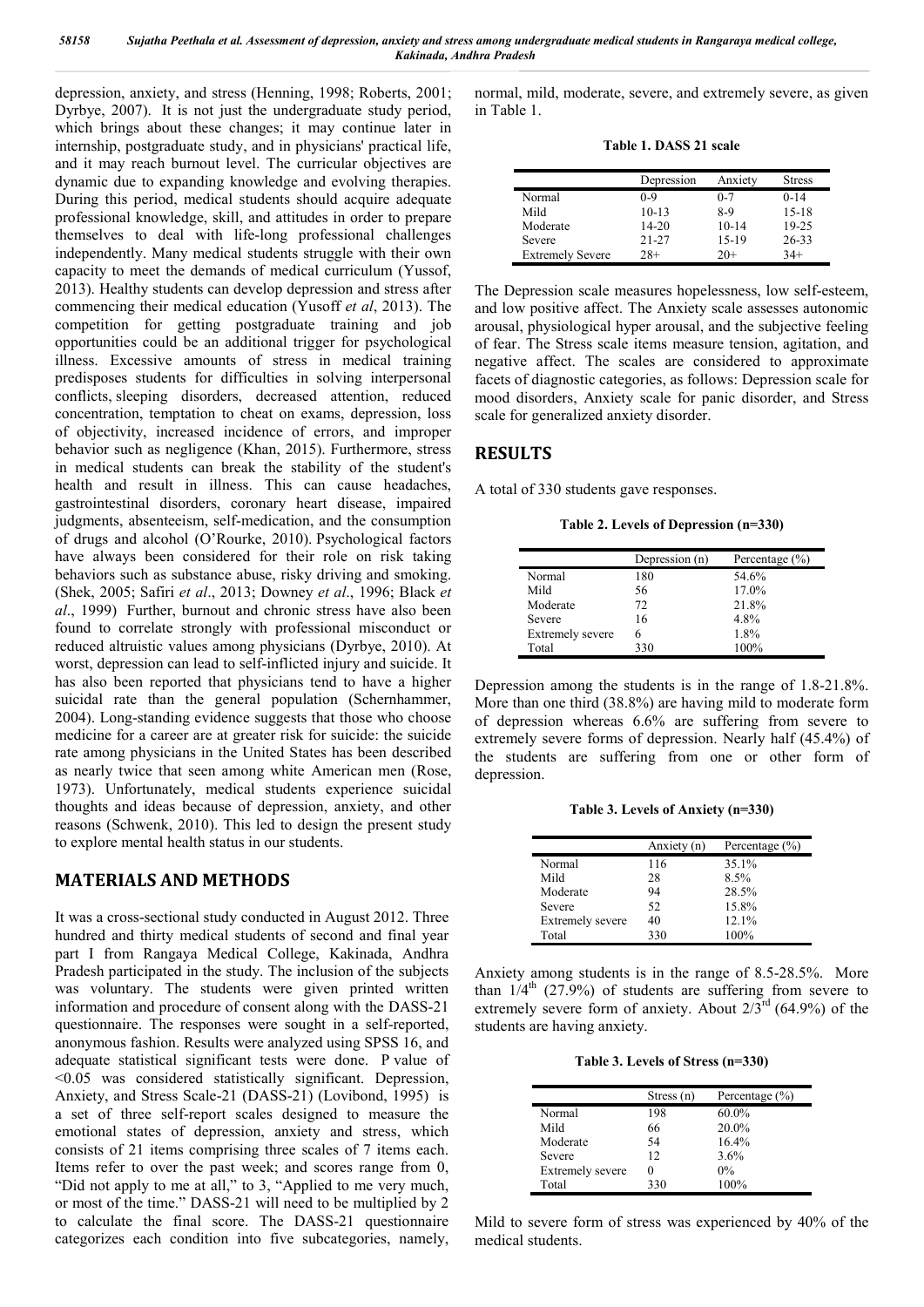

**Fig. 1. Depression, Anxiety and Stress among Medical students (n=330)**

Depression, Anxiety and stress was found to be 40-64.8% among the study subjects. Mean scores for depression, anxiety and stress were found to be  $9.72 \pm 6.914$ ,  $10.95 \pm 6.856$  and 13.22± 6.617 respectively. The association of this psychological morbidities was found to be significant  $(x^2=139.5, p<0.05)$  (Fig.1).

**Table 4. Correlation matrix between severities of depression, anxiety, and stress among medical students (n =330)**

|            | Depression                   |                | Anxiety |         | <b>Stress</b> |                          |
|------------|------------------------------|----------------|---------|---------|---------------|--------------------------|
|            |                              | p-value        |         | p-value |               | p-value                  |
| Depression | $\qquad \qquad \blacksquare$ | $\blacksquare$ | 0.430   | < 0.001 | 0.590         | < 0.001                  |
| Anxiety    | 0.430                        | < 0.001        | ۰       | ۰       | 0.626         | < 0.001                  |
| Stress     | 0.590                        | < 0.001        | 0.626   | <0 001  | -             | $\overline{\phantom{a}}$ |

Correlation between depression, anxiety and stress was found to be statistically significant ( $p<0.05$ ) among medical students.

## **DISCUSSION**

Medical students are more prone to depression than their nonmedical peers. Many studies have shown that the prevalence of psychological distress among medical students during medical training is higher than that in general population. Researchers recently surveyed first- and secondyear medical students at the University of California, San Francisco (UCSF), and found that about one fourth were depressed (Givens, 2002). The prevalence increases disproportionately over the course of medical school (Rosal, 1997). A study among undergraduate medical students in the United States of America found that 23%had clinical depression and 57% were under psychological stress. A study done by Kunwar *et al.* (Kunwar, 2016) in Nepal found that the overall prevalence of depression was 29.9%, anxiety was 41.1% and stress was 27% among all participated medical students. Another study conducted by Basnet *et al* (Basnet, 2012) also found that the overall prevalence of depression among the students was 29.78 percent. Similar findings were observed by Isra Ahmad *et al* (Isra Ahmed, 2009) among Dubai medical college students. Of medical students, 28.6% showed depression and 28.7% showed anxiety. Of medical staff, 7.8% showed depression and 2.2% of them showed anxiety. There was a significant correlation between depression and anxiety among medical students  $(r =$ 0.6). In the present study depression, anxiety and stress were 45.4%, 64.9% and 40.0% respectively. And also there was a significant ( $r=0.430-0.626$ ) correlation between depression, anxiety and stress.

Yusoff *et al* (Yusoff, 2014) in their study 'The impact of medical education on psychological health of students' found that the prevalence of unfavourable stress during medical training ranged between 11.8% and 19.9%. The prevalence of anxiety during medical training ranged between 41.1% and 56.7%. The prevalence of depression during medical training ranged between 12% and 30%. Mean scores of stress and depression before (Time 0) and during medical training (Time 1-4) were significantly different (p < 0.001). Sherina *et al.* (2004) in their study among under graduate medical students found that the Prevalence of psychological stress was 41.9% and There was a significant association between psychological stress and depression among the respondents  $(x2=4.636, df=1,$ p<0.05). In the present study Mean scores for depression, anxiety and stress were found to be  $9.72 \pm 6.914$ ,  $10.95 \pm 6.856$ and 13.22± 6.617 respectively. The association of this psychological morbidities was found to be significant  $(x^2=139.5, p<0.05)$ .

Bayram *et al.* (Bayram, 2008) in their study, Depression, anxiety and stress levels of moderate severity or above were found in 27.1, 47.1 and 27% of respondents, respectively. According to Dyrbye *et al.* (Dyrbye, 2007) study, Nearly half of medical students reported burnout (47%) and depressive symptoms (49%). A recent study among German medical students at international universities displayed the significantly higher risk of depression symptoms being 2.4 times higher than the average population. 23.5% of these German medical students showed clinically relevant depressive symptoms (Kamiar, 2016). A meta-analysis of the American JAMA magazine suggested depressive symptoms in 21% to 43% of all medical students (Douglas, 2015).

#### **Acknowledgements**

We express our sincere thanks to Dr. S. Appala Naidu, professor, Department of community medicine for his guidance.

#### **Limitations**

Firstly, the data on depression, anxiety or stress among the study cohort before the commencement of medical education is not available. Secondly, the study tool depends upon selfreported measures.

### **Conclusion**

The present study confirms the high prevalence of depression, anxiety, and stress among medical students. In the majority of instances, the examinations, course burden, and hectic schedule was regarded as the reason for their depression, anxiety, or stress. Since academic stress proved to be one of the major factors, measures to make the academic curriculum more student-friendly are suggested. There is much emphasis on problem-based learning. Regular feedback from faculty as well as students regarding the academics should be encouraged and considered. It is advisable to manage study time and include healthy nutrition during the whole day. In addition, daily exercises can help to reduce the stress. The student mentorship program to address student's concerns has to be initiated. It is recommended to ensure the implementation of national intervention programmes which promote mental health.